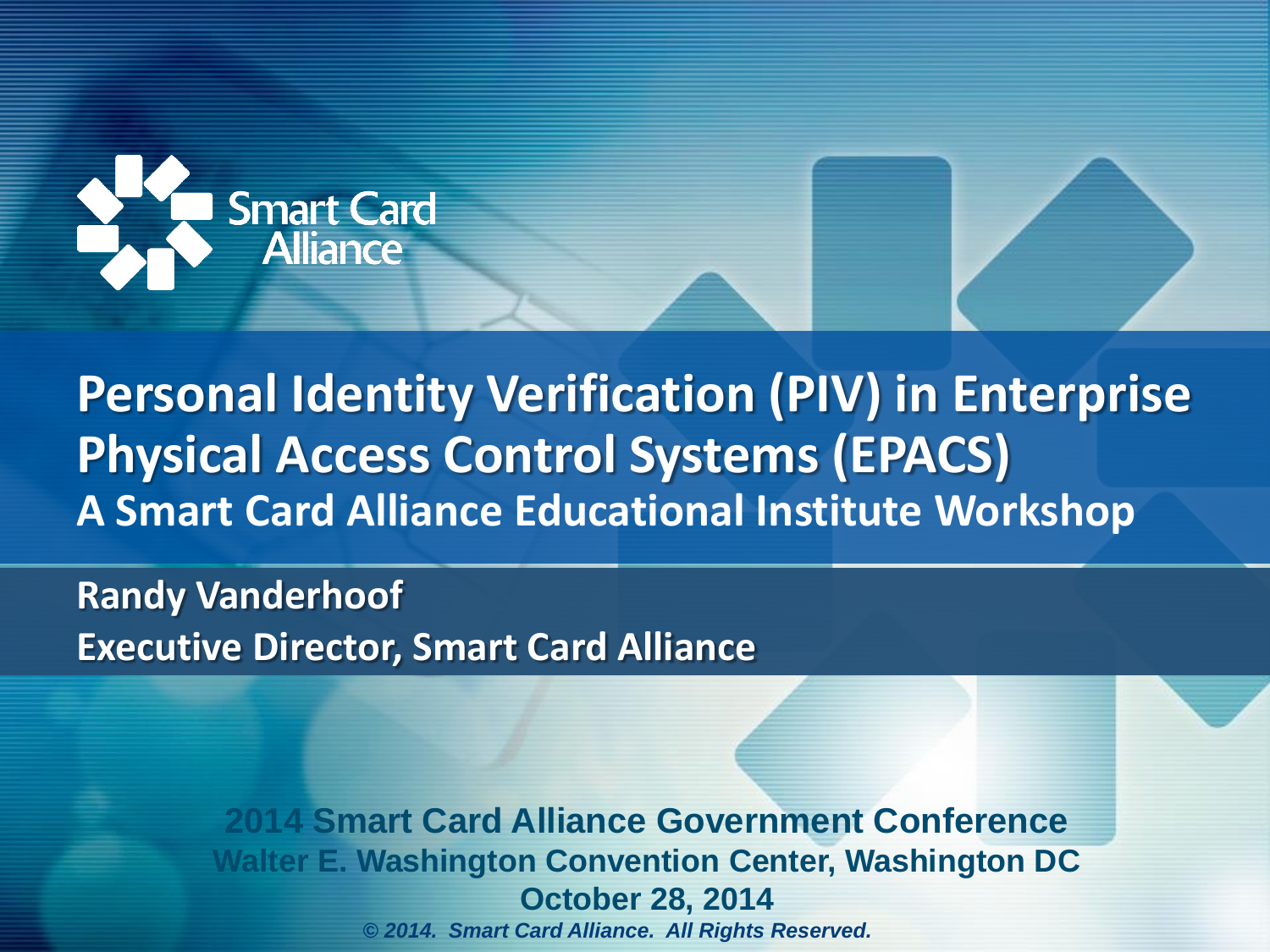**http://www.smartcardalliance.org.**

**The Smart Card Alliance is a not-for-profit, multi-industry association working to stimulate the understanding, adoption, use and widespread application of smart card technology. Through specific projects such as education programs, market research, advocacy, industry relations and open forums, the Alliance keeps its members connected to industry leaders and innovative thought. The Alliance is the single industry voice for smart cards, leading industry discussion on the impact and value of smart cards in the U.S. and Latin America. For more information please visit** 

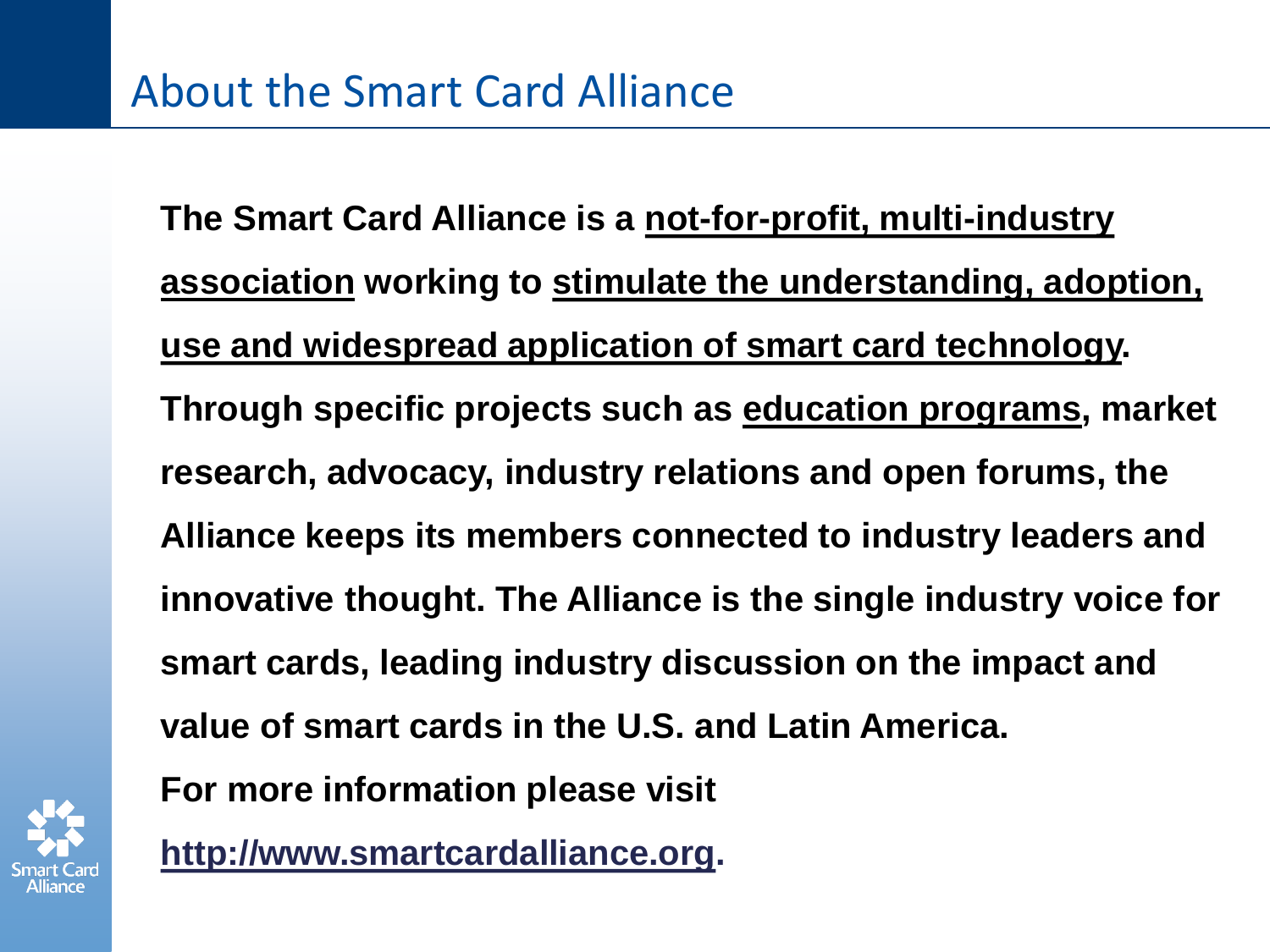# About the Access Control Council

### **Council Goal**

Accelerating the widespread acceptance, use, and application of smart card technology for physical and logical access control

## **Membership**

Over 140 individuals from more than 45 organizations

### **Recent Projects**

Comments on draft NIST SP 800-157 and SP 800-73-4

Comments on "FIPS 201 Evaluation Program Functional Requirements & Test Cases (FRTC) version 0.1.3"

*Coming Soon*: Guide Specification for Architects & Engineers for Smart Card-Based PACS Cards and Readers for Non-Government PACS

## **Council Resources**



[http://www.smartcardalliance.org/activities-councils-access](http://www.smartcardalliance.org/activities-councils-access-control/)[control/](http://www.smartcardalliance.org/activities-councils-access-control/)

TCH<sub>BZ</sub>n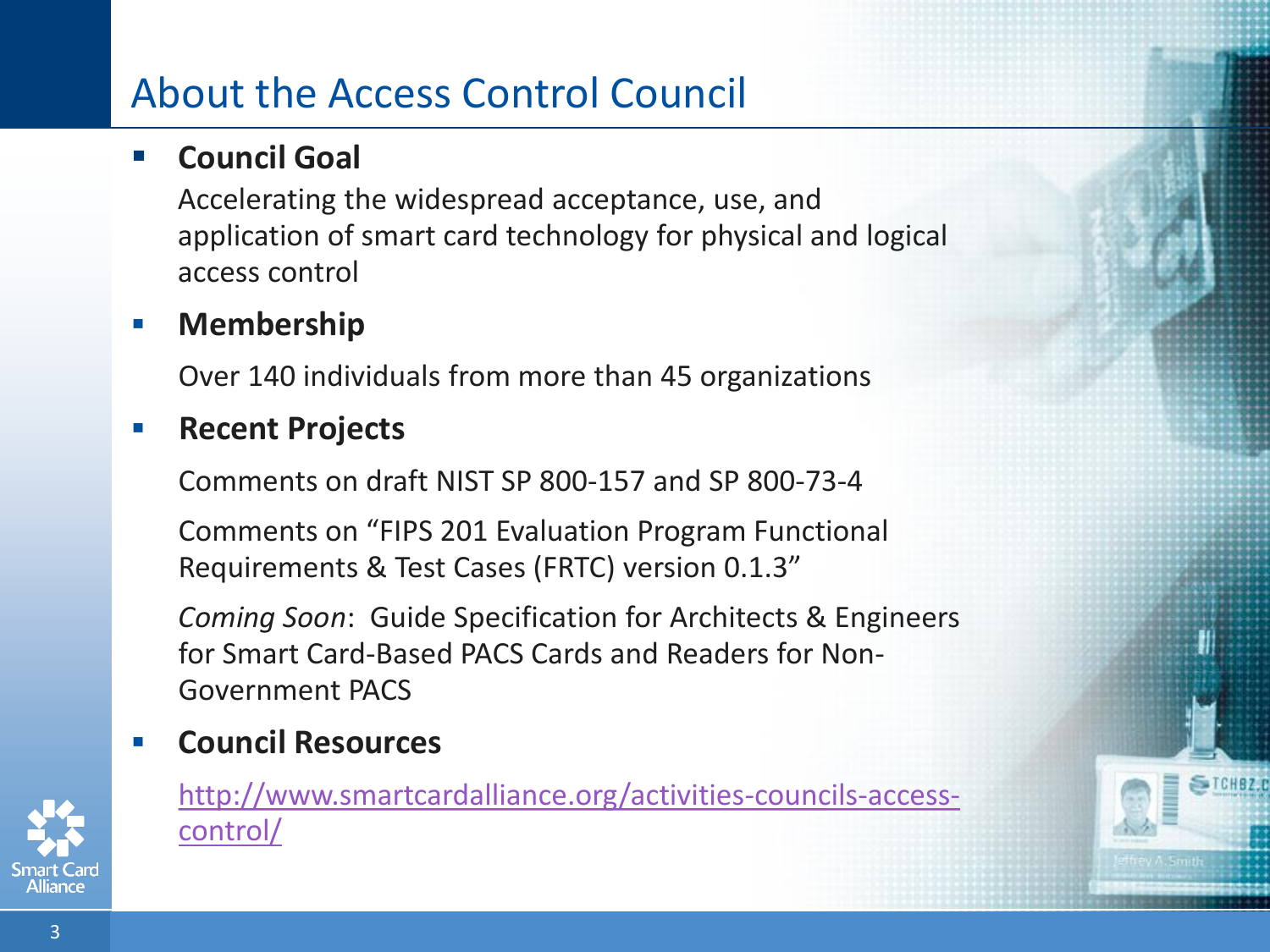# **Workshop Topics – Morning Sessions**

- **Evolution of PACS to EPACS Using PIV Cards.** Discussion of how the Federal government is moving from traditional PACS to an enterprise architecture using PIV and PIV-I credentials
- **PIV in EPACS Requirements.** Overview of the threats to PACS systems and how they are mitigated by smart card-enabled authentication mechanisms and enterprise PACS security functions
- **PIV- and FICAM-Enabled Authentication Mechanisms Used in PACS.**  Discussion of the various authentication mechanisms appropriate for EPACS as determined by the Federal agency local site security plan as they relate to SP 800-116
- **Implementing PIV in EPACS**. Discussion of the considerations, planning and best practices for implementing PIV In EPACS

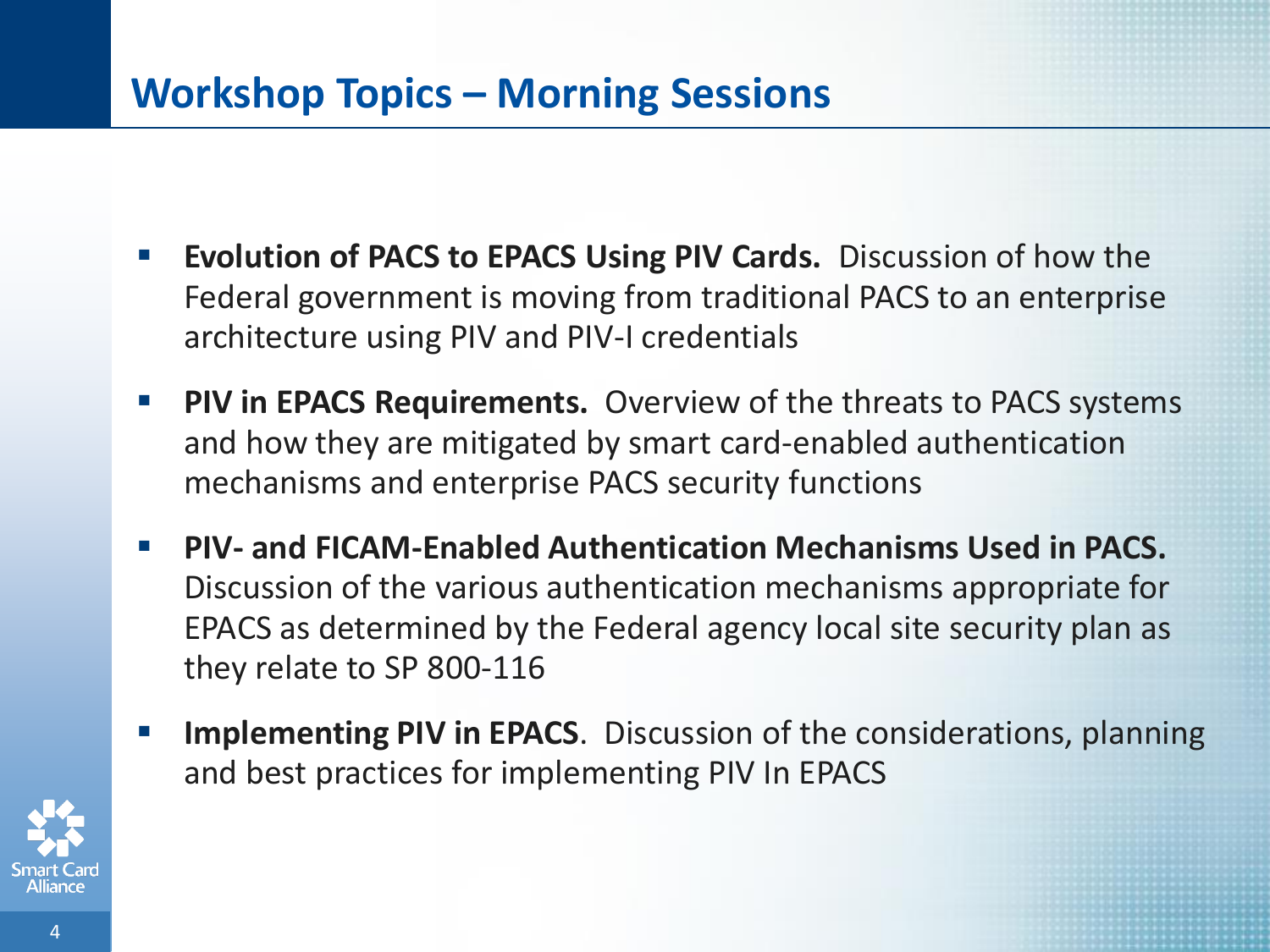# **Workshop Topics – Afternoon Sessions**

- **GSA Procurement Requirements**. Presentation of GSA requirements for EPACS procurement, including standards and guidance, Approved Products List and Certified System Engineer ICAM PACS (CSEIP) program
- **EPACS Supplier Directions Panel.** Panel of PACS suppliers discussing how the industry has responded to the Federal EPACS requirements and the new FICAM requirements for Federal APL inclusion
- **Trust Ecosystem.** Discussion of the Federal trust ecosystem and how it works to enable interoperable, high assurance identity credentials that can be used across Federal agencies
- **EPACS Implementation Considerations and Best Practices Panel.** Discussion of best practices and lessons learned from PIV and EPACS implementations

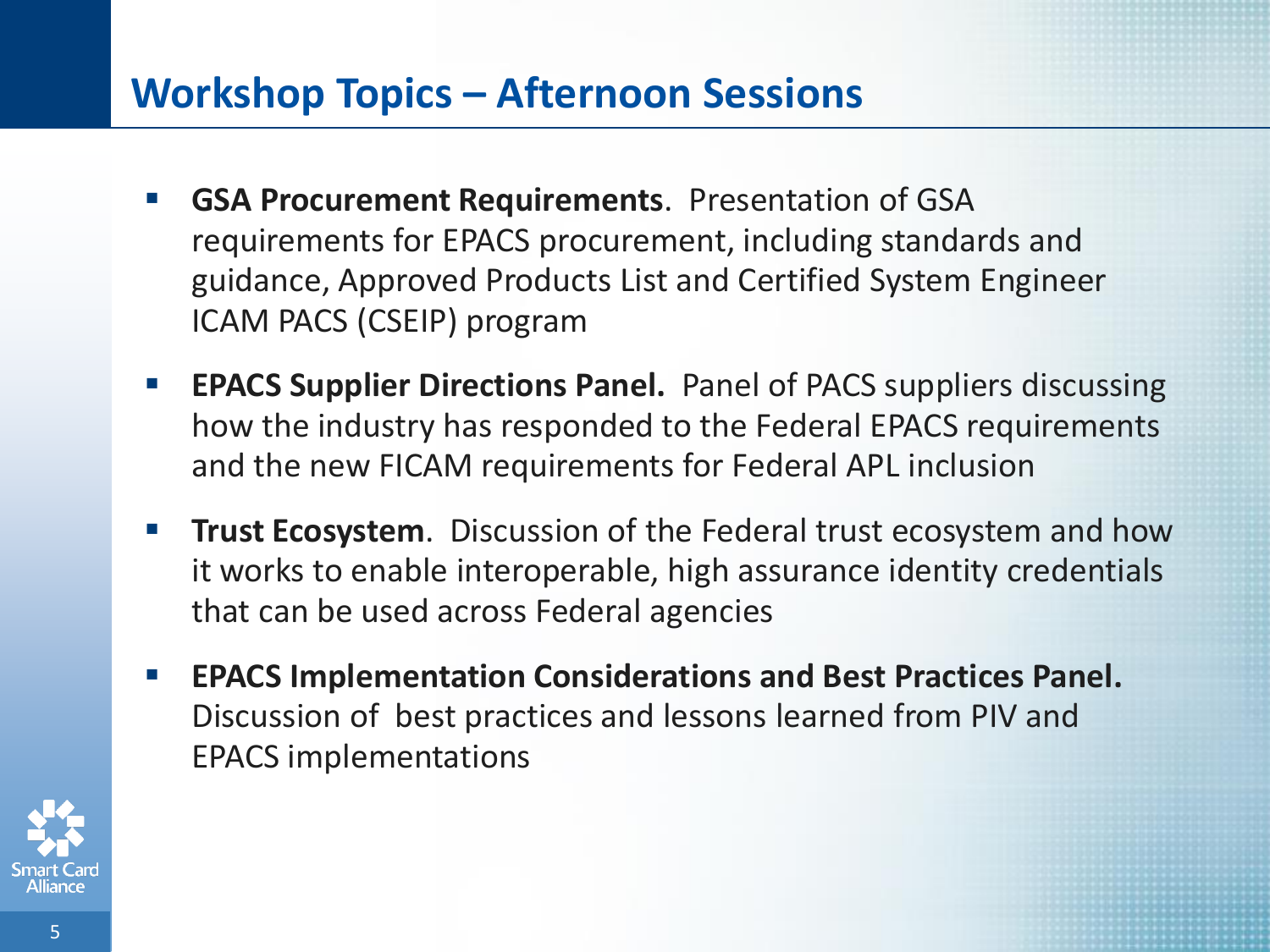# Workshop Agenda

| $8:30 - 8:45$   | <b>Introductions</b>                                                           | <b>Randy Vanderhoof, Smart Card Alliance</b>                                                                                                                                                                 |
|-----------------|--------------------------------------------------------------------------------|--------------------------------------------------------------------------------------------------------------------------------------------------------------------------------------------------------------|
| $8:45 - 9:30$   | <b>Evolution of PACS to EPACS Using PIV</b><br>Cards                           | <b>Tony Damalas, Stanley Security Solutions</b>                                                                                                                                                              |
| $9:30 - 10:15$  | <b>PIV in EPACS Requirements</b>                                               | Lars Suneborn, Smart Card Alliance                                                                                                                                                                           |
| $10:15 - 10:30$ | <b>Break</b>                                                                   |                                                                                                                                                                                                              |
| $10:30 - 11:15$ | <b>PIV- and FICAM-Enabled Authentication</b><br><b>Mechanisms Used in PACS</b> | <b>Bob Dulude, HID Global</b>                                                                                                                                                                                |
| $11:15 - 12:00$ | <b>Implementing PIV in EPACS</b>                                               | Kevin Kozlowski, XTec, Inc.                                                                                                                                                                                  |
| $12:00 - 1:00$  | Lunch                                                                          |                                                                                                                                                                                                              |
| $1:00 - 1:45$   | <b>GSA Procurement Requirements</b>                                            | Vince Eckert, GSA & Chi Hickey, GSA                                                                                                                                                                          |
| $1:45 - 2:45$   | <b>EPACS Supplier Directions Panel</b>                                         | <b>Moderator: Lars Suneborn, Smart Card Alliance</b><br><b>Panelists: Stafford Mahfouz, Tyco Software House; Steve</b><br>Rogers, IQ Devices; Adam Shane, AMAG Technology;<br><b>Brandy Sloan, Gallagher</b> |
| $2:45 - 3:15$   | <b>Break</b>                                                                   |                                                                                                                                                                                                              |
| $3:15 - 4:00$   | <b>RF Technologies and Mobile Applications</b>                                 | <b>Steve Howard, CertiPath</b>                                                                                                                                                                               |
| $4:00 - 5:00$   | <b>EPACS Implementation Considerations</b><br>and Best Practices Panel         | <b>Moderator: Sal D'Agostino, IDmachines</b><br>Panelists: Colin Doniger, DHS; Chi Hickey, GSA; Bryan<br>Ichikawa, Deloitte; Rob Zivney, ID Technology Partners                                              |